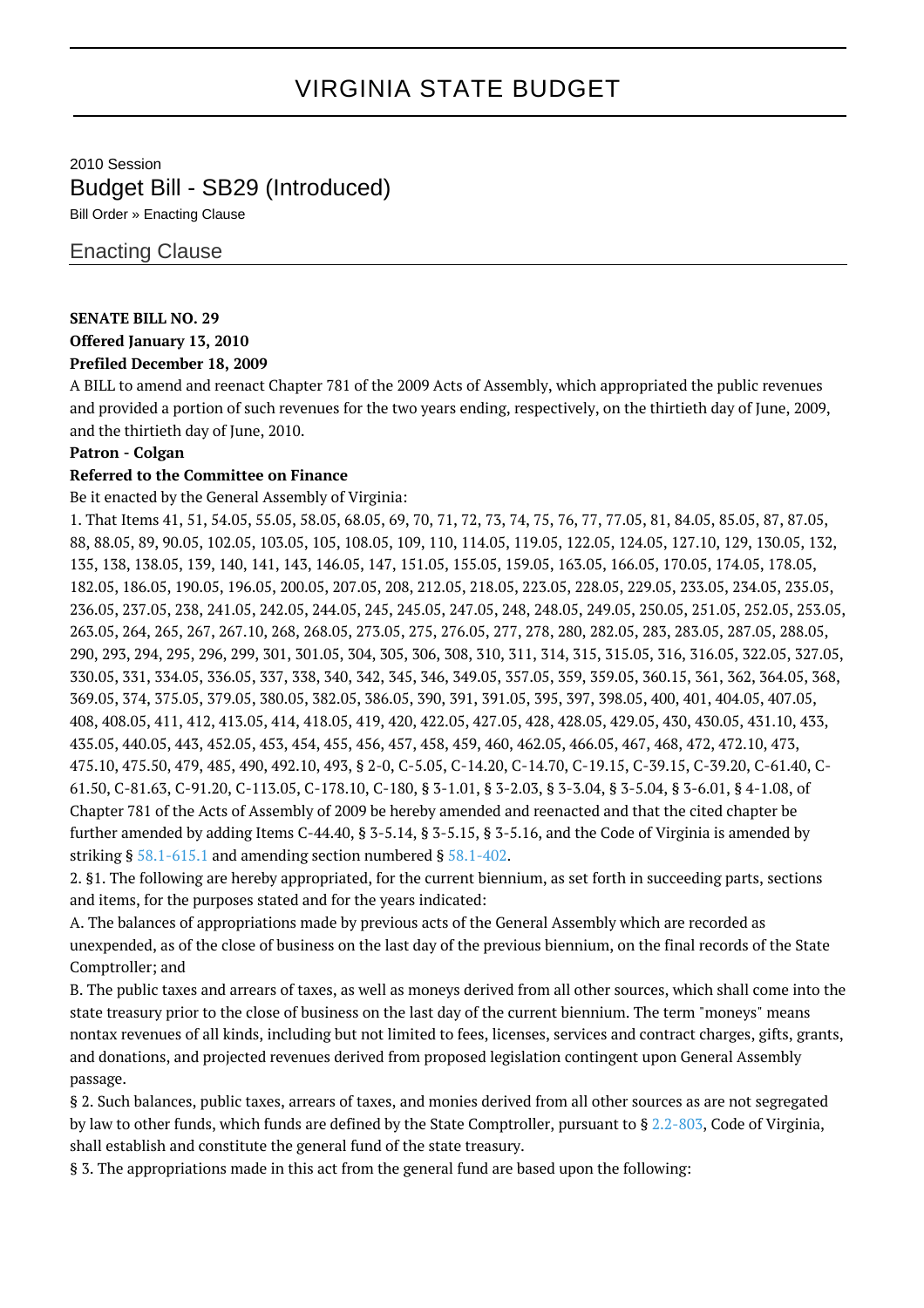|                                                                                 | <b>First Year</b>  | <b>Second Year</b> | <b>Total</b>       |
|---------------------------------------------------------------------------------|--------------------|--------------------|--------------------|
| Unreserved<br>Balance,                                                          |                    |                    |                    |
| June 30, 2008                                                                   | \$1,091,882,000    | \$0                | \$1,091,882,000    |
|                                                                                 | \$1,114,413,217    |                    | \$1,114,413,217    |
| Additions to<br><b>Balance</b>                                                  | $(*520, 929, 566)$ | \$51,596,043       | $(*469, 333, 523)$ |
|                                                                                 | ( \$521,037,013)   | ( \$96, 927, 460)  | ( \$617, 964, 473) |
| <b>Official Revenue</b><br>Estimates                                            | \$14,613,939,287   | \$15,261,984,687   | \$29,875,923,974   |
|                                                                                 |                    | \$13,921,807,671   | \$28,535,746,958   |
| Revenue<br><b>Stabilization Fund</b>                                            | \$490,000,000      | \$0                | \$490,000,000      |
|                                                                                 |                    | \$292,900,000      | \$782,900,000      |
| <b>Transfers</b>                                                                | \$406,889,844      | \$441,825,286      | \$848,515,130      |
|                                                                                 |                    | \$547,949,199      | \$954,839,043      |
| <b>Total General</b><br><b>Fund Resources</b><br>Available for<br>Appropriation | \$16,081,581,565   | \$15,755,406,016   | \$31,836,987,581   |
|                                                                                 | \$16,104,005,335   | \$14,665,729,410   | \$30,769,734,745   |

The appropriations made in this act from nongeneral fund revenues are based upon the following:

|                                                 | First Year       | Second Year      | Total                       |
|-------------------------------------------------|------------------|------------------|-----------------------------|
| Balance, June 30,<br>2008                       | \$5,285,343,724  | \$0              | \$5,285,343,724             |
| <b>Official Revenue</b><br>Estimates            | \$20,534,761,089 | \$21,061,960,368 | <del>\$41,596,721,457</del> |
|                                                 |                  | \$23,345,144,264 | \$43,879,905,353            |
| Lottery Proceeds<br>Fund                        | \$430,500,000    | \$430,200,000    | \$860,700,000               |
|                                                 |                  | \$440,085,400    | \$870,585,400               |
| <b>Bond Proceeds</b>                            | \$1,438,201,373  | \$621,145,000    | \$2,059,346,373             |
|                                                 |                  | \$688,145,000    | \$2,126,346,373             |
| <b>Total Nongeneral</b><br><b>Fund Revenues</b> |                  |                  |                             |
| Available for<br>Appropriation                  | \$27,688,806,186 | \$22,113,305,368 | \$49,802,111,554            |
|                                                 |                  | \$24,473,374,664 | \$52,162,180,850            |
| <b>TOTAL</b>                                    | \$43,770,387,751 | \$37,868,711,384 | \$81,639,099,135            |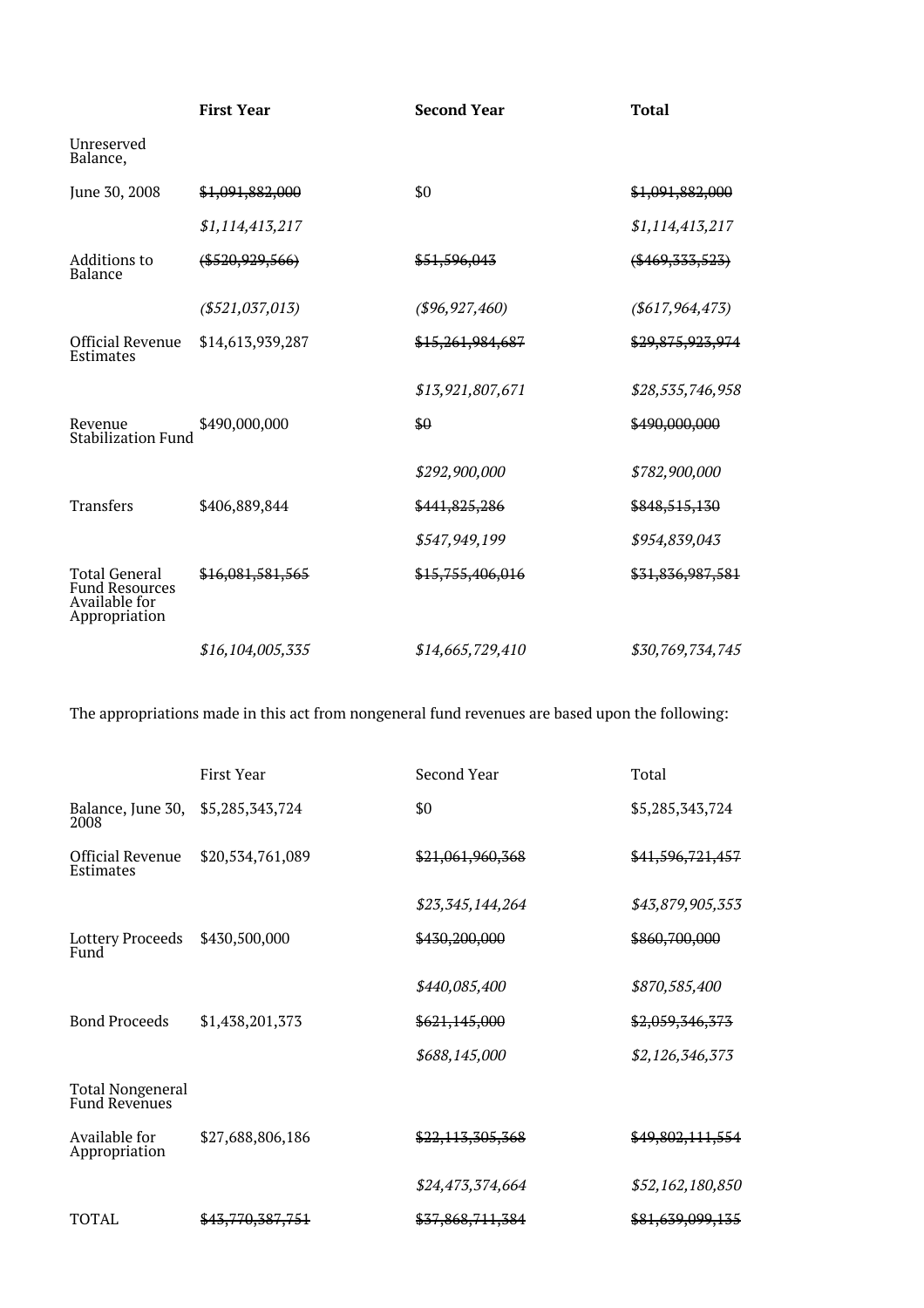§ 4. Nongeneral fund revenues which are not otherwise segregated pursuant to this act shall be segregated in accordance with the acts respectively establishing them.

§ 5. The sums herein appropriated are appropriated from the fund sources designated in the respective items of this act.

§ 6. When used in this act the term:

A. "Current biennium" means the period from the first day of July two thousand eight, through the thirtieth day of June two thousand ten, inclusive.

B. "Previous biennium" means the period from the first day of July two thousand six, through the thirtieth day of June two thousand eight, inclusive.

C. "Next biennium" means the period from the first day of July two thousand ten, through the thirtieth day of June two thousand twelve, inclusive.

D. "State agency" means a court, department, institution, office, board, council or other unit of state government located in the legislative, judicial, or executive departments or group of independent agencies, or central appropriations, as shown in this act, and which is designated in this act by title and a three-digit agency code.

E. "Nonstate agency" means an organization or entity as defined in § [2.2-1505](http://law.lis.virginia.gov/vacode/2.2-1505/) C, Code of Virginia.

F. "Authority" sets forth the general enabling statute, either state or federal, for the operation of the program for which appropriations are shown.

G. "Discretionary" means there is no continuing statutory authority which infers or requires state funding for programs for which the appropriations are shown.

H. "Appropriation" shall include both the funds authorized for expenditure and the corresponding level of full-time equivalent employment.

I. "Sum sufficient" identifies an appropriation for which the Governor is authorized to exceed the amount shown in the Appropriation Act if required to carry out the purpose for which the appropriation is made.

J. "Item Details" indicates that, except as provided in § 6 H above, the numbers shown under the columns labeled Item Details are for information reference only.

K. Unless otherwise defined, terms used in this act dealing with budgeting, planning and related management actions are defined in the instructions for preparation of the Executive Budget.

§ 7. The total appropriations from all sources in this act have been allocated as follows: **BIENNIUM 2008-10**

|                                         | General Fund             | Nongeneral Fund  | Total                       |
|-----------------------------------------|--------------------------|------------------|-----------------------------|
| <b>OPERATING</b><br><b>EXPENSES</b>     | \$32,035,701,533         | \$42,872,094,898 | <del>\$74,907,796,431</del> |
|                                         | \$30,991,644,617         | \$43,239,908,545 | \$74,231,553,162            |
| <b>LEGISLATIVE</b><br><b>DEPARTMENT</b> | \$136,666,828            | \$7,977,268      | \$144,644,096               |
| <b>IUDICIAL</b><br><b>DEPARTMENT</b>    | <del>\$814,937,904</del> | \$68,243,312     | <del>\$883,181,216</del>    |
|                                         | \$815,237,904            |                  | \$883,481,216               |
| <b>EXECUTIVE</b><br><b>DEPARTMENT</b>   | \$31,083,545,873         | \$41,975,777,970 | \$73,059,323,843            |
|                                         | \$30,039,217,953         | \$42,343,591,617 | \$72,382,809,570            |
| <b>INDEPENDENT</b><br><b>AGENCIES</b>   | <del>\$550,928</del>     | \$820,096,348    | <del>\$820,647,276</del>    |